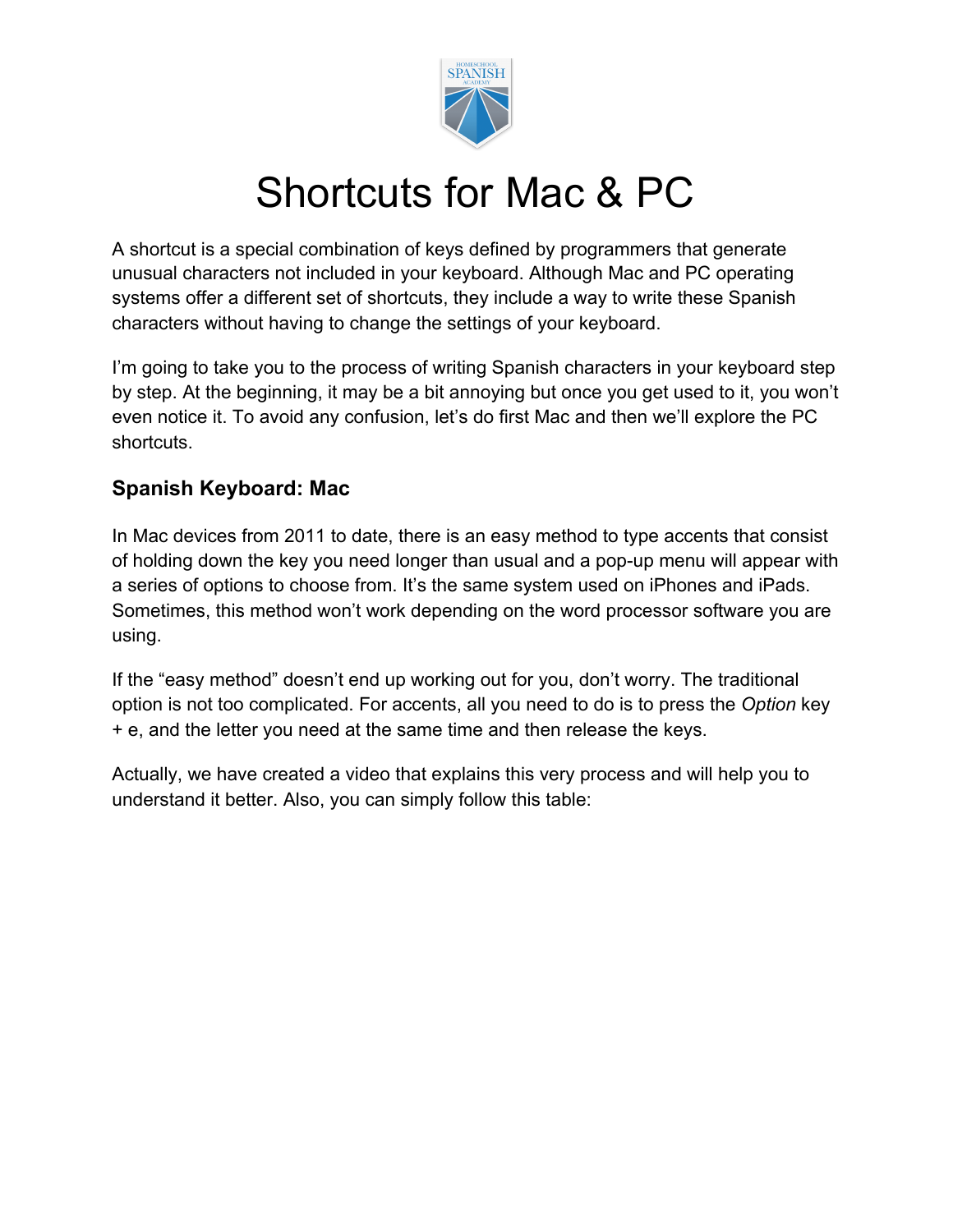

| <b>Spanish</b><br>Character | <b>Mac Code</b>              | <b>Spanish</b><br><b>Character</b> | <b>Mac</b><br>Code | <b>Spanish</b><br><b>Character</b> | <b>Mac Code</b>              |
|-----------------------------|------------------------------|------------------------------------|--------------------|------------------------------------|------------------------------|
| Á                           | Option $+e$ ,<br>Shift $+ a$ | á                                  | Option<br>$+e$ , a | Ñ                                  | Option $+e$ ,<br>Shift $+ n$ |
| É                           | Option $+e$ ,<br>Shift $+e$  | é                                  | Option<br>$+e, e$  | ñ                                  | Option $+e$ ,<br>n           |
| ĺ                           | Option $+e$ ,<br>Shift + i   | í                                  | Option<br>$+e, i$  | i                                  | Shift +<br>Option $+$ ?      |
| Ó                           | Option $+e$ ,<br>Shift $+$ o | Ó                                  | Option<br>$+e$ , o | i                                  | Shift +<br>Option + 1        |
| Ú                           | Option $+e$ ,<br>Shift + u   | ú                                  | Option<br>$+e, u$  |                                    |                              |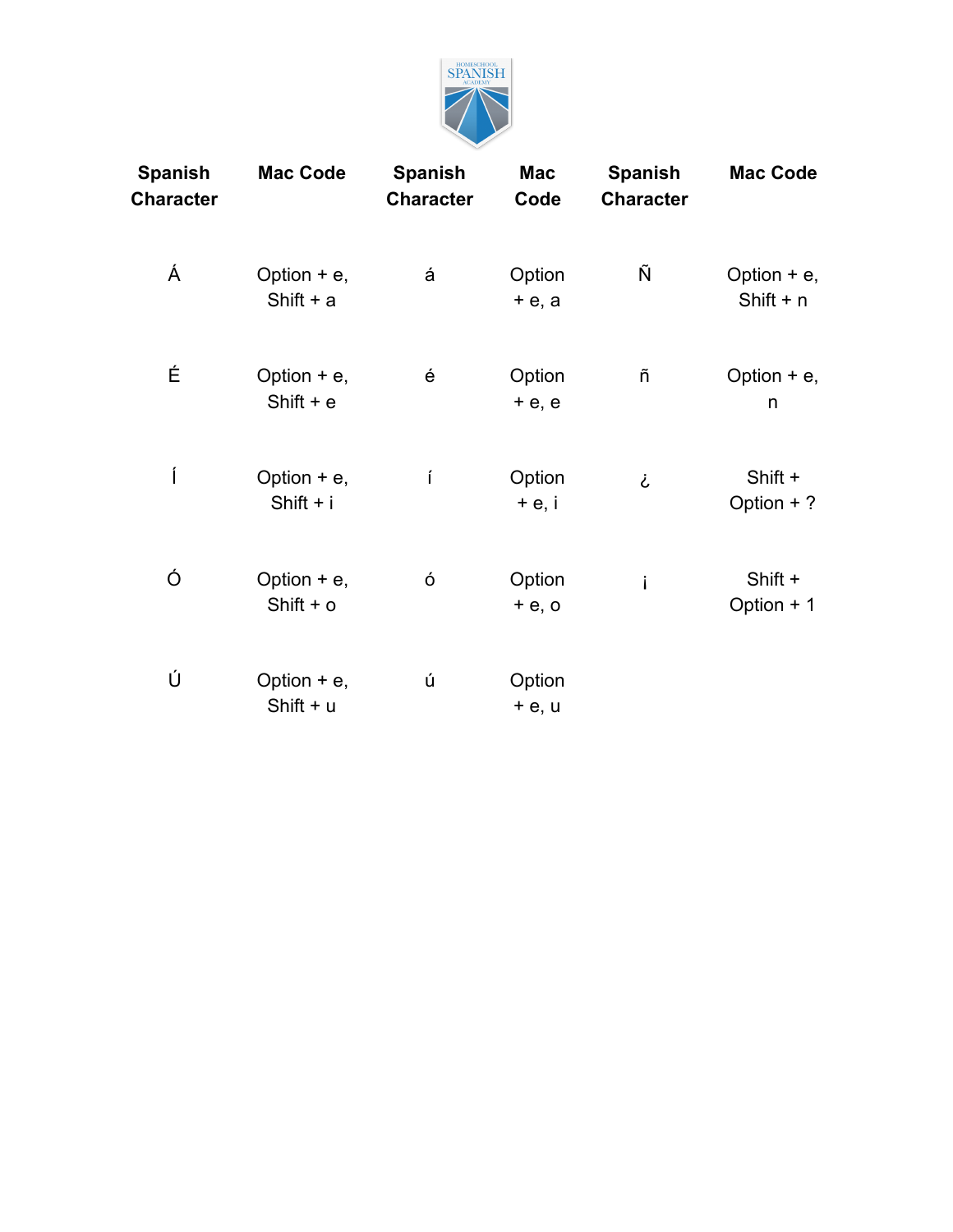

### **Spanish Keyboard: PC**

Perhaps the best option to type accents on Windows is to press the apostrophe key (') followed by the vowel you want to accent. As in the following table:

| <b>Spanish Character Windows Code</b> |                  | <b>Spanish Character Windows Code</b> |         |
|---------------------------------------|------------------|---------------------------------------|---------|
| Á                                     | $'+$ Shift + a   | á                                     | $+a$    |
| É                                     | $'+$ Shift + $e$ | é                                     | $+e$    |
| Í                                     | $'$ + Shift + i  | í                                     | $+ i$   |
| Ó                                     | $'+$ Shift + o   | Ó                                     | $+$ 0   |
| Ú                                     | $'+$ Shift + u   | ú                                     | $' + u$ |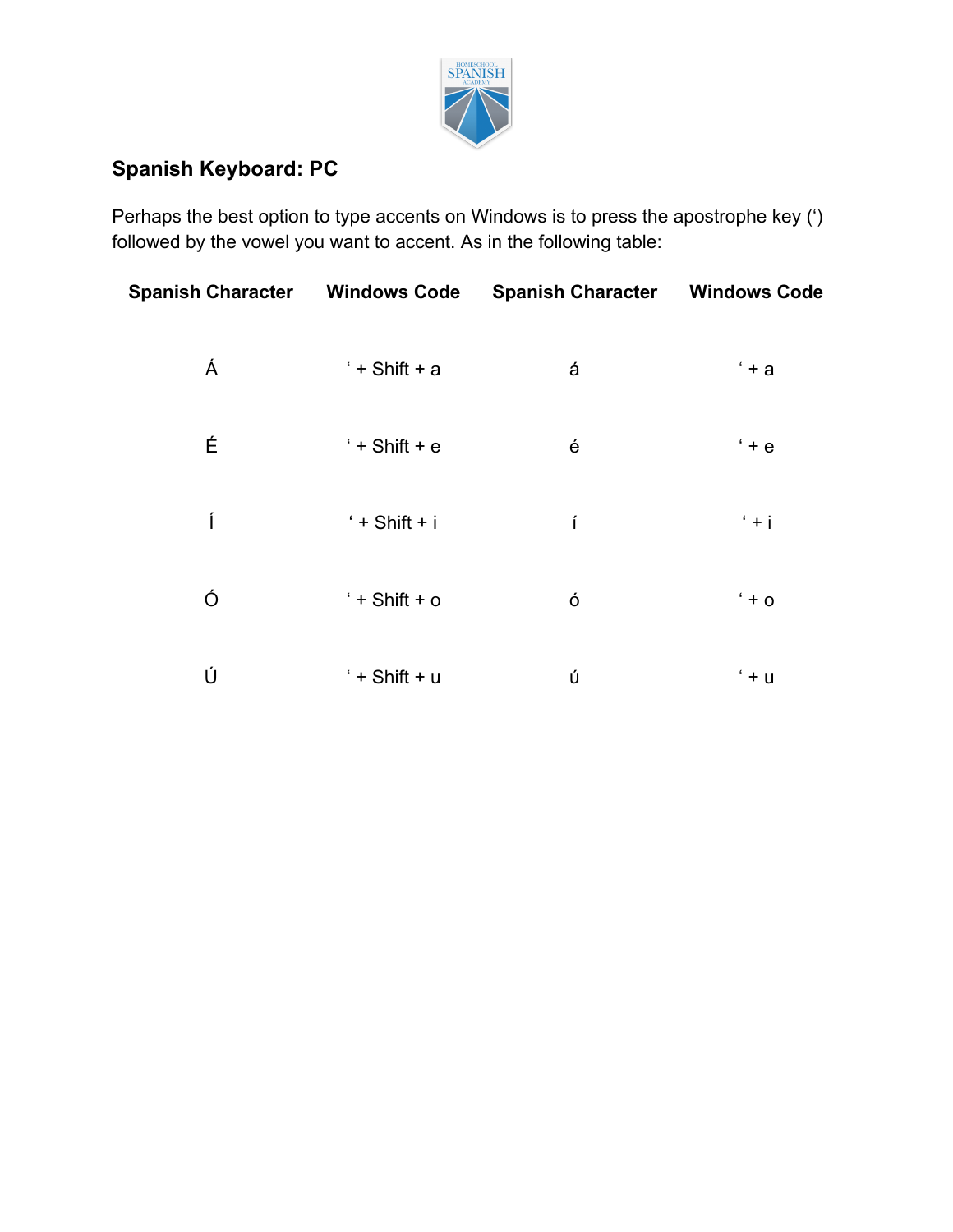

For other Spanish characters commonly used just follow these next table:

| <b>Spanish Character</b> | <b>Windows Code</b>    |
|--------------------------|------------------------|
| Ñ                        | $\tilde{}$ + Shift + n |
| ñ                        | $\tilde{ }$ + n        |
| i                        | $Alt + 1$              |
| Ċ                        | Alt + $?$              |

If this method doesn't work on your computer, try using the [right](https://www.thoughtco.com/spanish-accents-and-punctuation-in-windows-3080315) *[Alt](https://www.thoughtco.com/spanish-accents-and-punctuation-in-windows-3080315)* [key](https://www.thoughtco.com/spanish-accents-and-punctuation-in-windows-3080315) sometimes also labeled as *AltGr*. All you need to do to add accents with this method is to press the right *Alt* key at the same as the vowel. If the vowel is capitalized, then you need to press three keys at the same time: the vowel, the right *Alt* key, and the *Shift* key.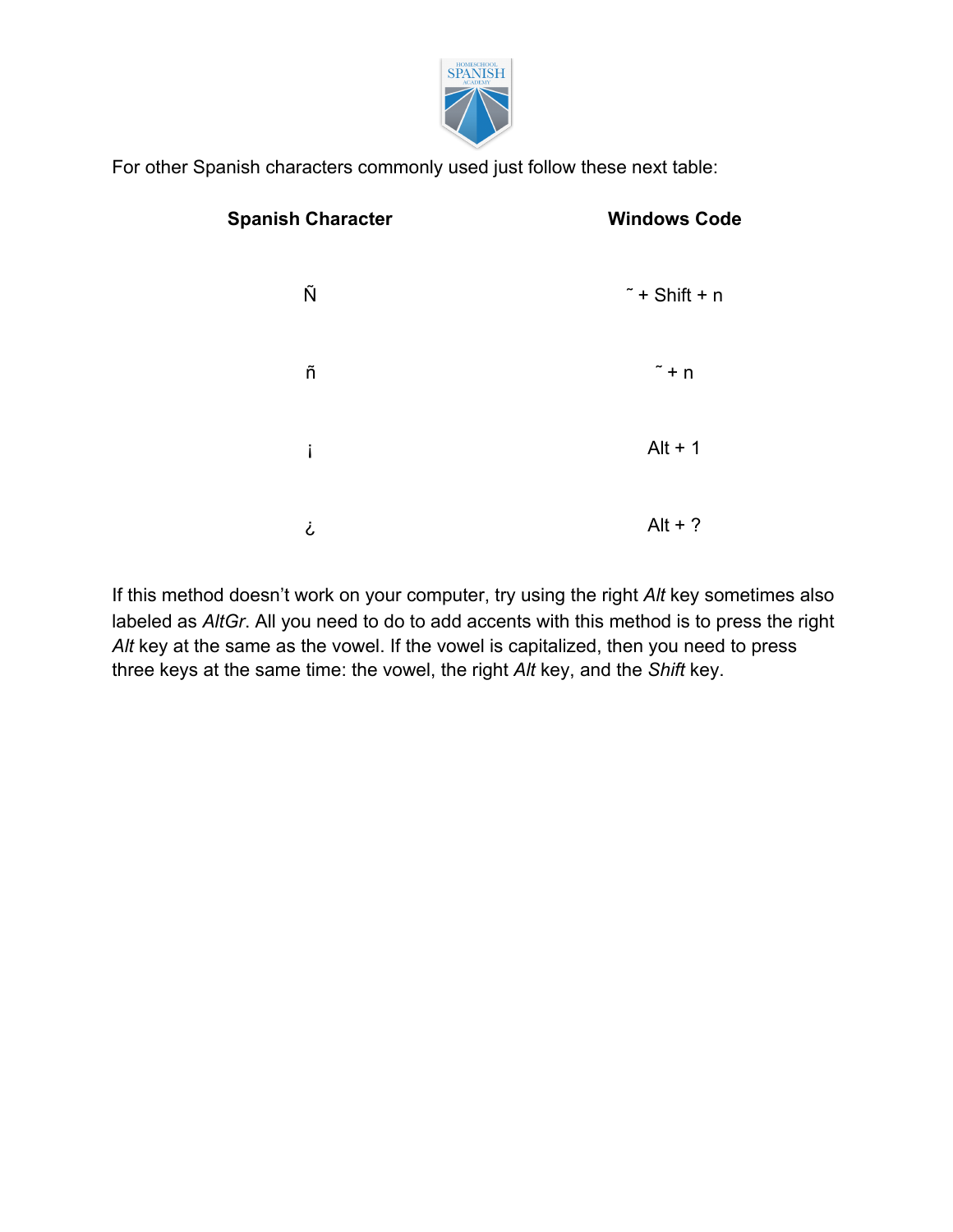

This way also works for other common Spanish characters as you'll see in the following table that summarizes the right *Alt* key method:

| <b>Spanish</b><br><b>Charact</b><br>er | <b>Windows</b><br>right Alt key<br>Code | <b>Spanish</b><br><b>Charact</b><br>er | <b>Windows</b><br>right Alt key<br>Code | <b>Spanish</b><br><b>Charact</b><br>er | <b>Windows</b><br>right Alt key<br>Code |
|----------------------------------------|-----------------------------------------|----------------------------------------|-----------------------------------------|----------------------------------------|-----------------------------------------|
| Á                                      | Alt + Shift + $a$                       | á                                      | $Alt + a$                               | Ñ                                      | $Alt + Shift + n$                       |
| É                                      | $Alt + Shift + e$                       | é                                      | $Alt + e$                               | ñ                                      | $Alt + n$                               |
| ĺ                                      | $Alt + Shift + i$                       | í                                      | $Alt + i$                               | i                                      | $Alt + ?$                               |
| Ó                                      | $Alt + Shift + o$                       | Ó                                      | $Alt + o$                               | i                                      | $Alt + 1$                               |
| Ú                                      | $Alt + Shift + u$                       | ú                                      | Alt + u                                 |                                        |                                         |

## **Alt Codes for PC**

A third method to type Spanish accents and punctuation marks in Windows is by using character codes, also known as ASCII code. This system is a gift from a different age, as it was [first published](http://www.historyofinformation.com/detail.php?id=803) in 1963, and it may not run anymore in some devices.

This method requires an extra step and works differently depending on if you have a numeric keypad or not. Let's explain both ways first, followed by a list of the [Alt Codes](https://www.spanish.academy/blog/spanish-alt-codes/).

### **With Numeric Keypad**

First, find the Number Lock key at the top left of your numeric keypad and press it. A small light will turn on and that's the sign that your numeric keypad is now working. Now, find the "alt" key to the left of your space bar, press it and hold it down. With the